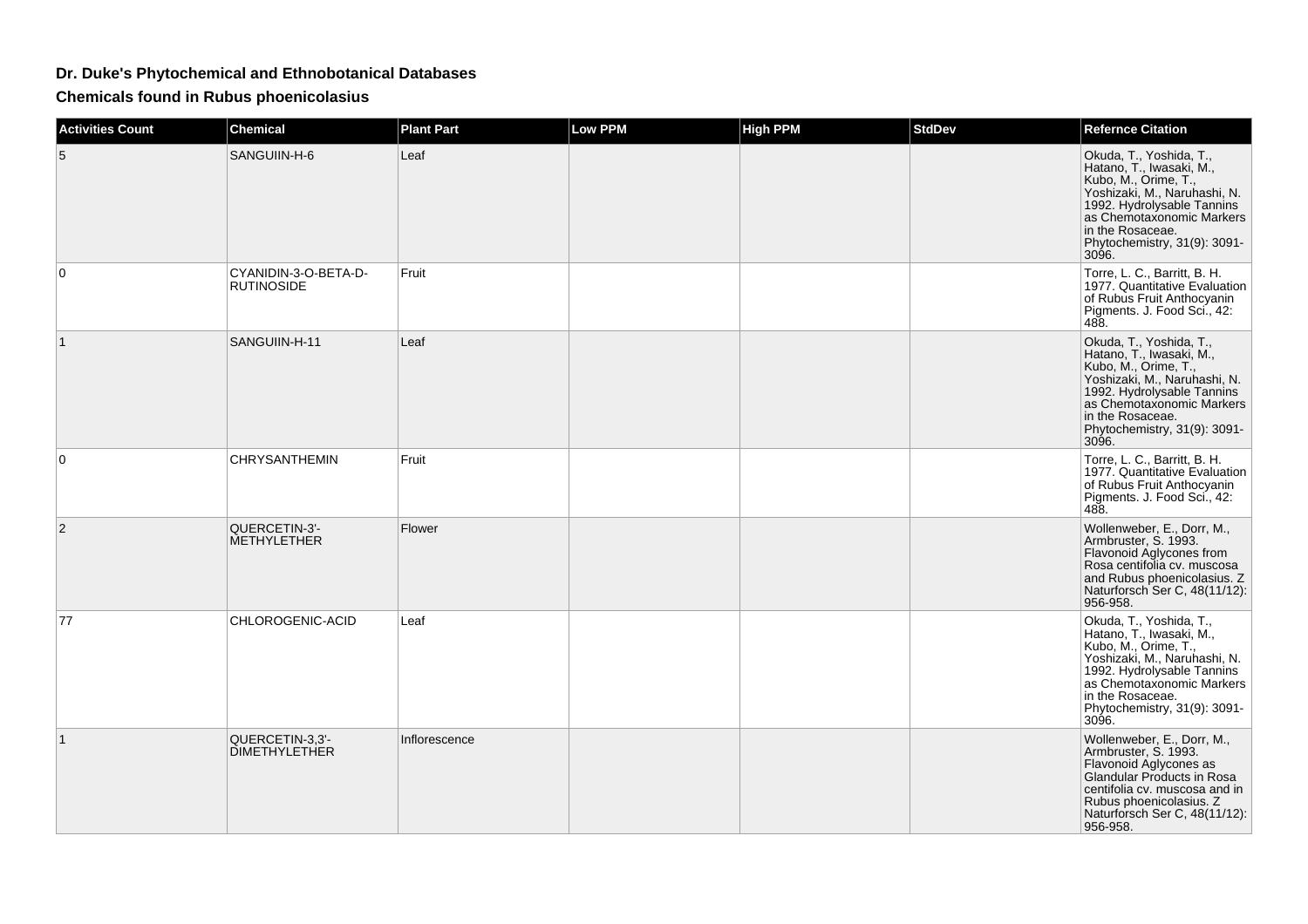| <b>Activities Count</b> | <b>Chemical</b>                         | <b>Plant Part</b> | Low PPM | <b>High PPM</b> | <b>StdDev</b> | <b>Refernce Citation</b>                                                                                                                                                                                                                                                                              |
|-------------------------|-----------------------------------------|-------------------|---------|-----------------|---------------|-------------------------------------------------------------------------------------------------------------------------------------------------------------------------------------------------------------------------------------------------------------------------------------------------------|
|                         | <b>CASUARININ</b>                       | Leaf              |         |                 |               | Okuda, T., Yoshida, T.,<br>Hatano, T., Iwasaki, M.,<br>Kubo, M., Orime, T.,<br>Yoshizaki, M., Naruhashi, N.<br>1992. Hydrolysable Tannins<br>as Chemotaxonomic Markers<br>in the Rosaceae.<br>Phytochemistry, 31(9): 3091-<br>3096.                                                                   |
| $\mathbf{1}$            | QUERCETIN-3,3'-<br><b>DIMETHYLETHER</b> | Flower            |         |                 |               | Wollenweber, E., Dorr, M.,<br>Armbruster, S. 1993.<br>Flavonoid Aglycones from<br>Rosa centifolia cv. muscosa<br>and Rubus phoenicolasius. Z<br>Naturforsch Ser C, 48(11/12):<br>956-958.                                                                                                             |
| 0                       | <b>CARYATIN</b>                         | Inflorescence     |         |                 |               | Wollenweber, E., Dorr, M.,<br>Armbruster, S. 1993.<br>Flavonoid Aglycones as<br>Glandular Products in Rosa<br>centifolia cv. muscosa and in<br>Rubus phoenicolasius. Z<br>Naturforsch Ser C, 48(11/12):<br>956-958.                                                                                   |
| 9                       | <b>PEDUNCULAGIN</b>                     | Leaf              |         |                 |               |                                                                                                                                                                                                                                                                                                       |
| 0                       | <b>CARYATIN</b>                         | Flower            |         |                 |               | Wollenweber, E., Dorr, M.,<br>Armbruster, S. 1993.<br>Flavonoid Aglycones from<br>Rosa centifolia cv. muscosa<br>and Rubus phoenicolasius. Z<br>Naturforsch Ser C, 48(11/12):<br>956-958.                                                                                                             |
| $\mathbf 0$             | LAMBERTIANIN-D                          | Leaf              |         |                 |               | Tanaka, T., Tachibana, H.,<br>Nonaka, G., Nishioka, I.,<br>Hsu, F.L., Kohda, H.,<br>Tanaka, O. 1993. Tannins and<br>Related Compounds. CXXII.<br>New Dimeric, Trimeric and<br>Tetrameric Ellagitannins,<br>Lambertianins A-D, from<br>Rubus lambertianus. Chem &<br>Pharm Bull, 41(7): 1214-<br>1220. |
| $\Omega$                | LAMBERTIANIN-C                          | Leaf              |         |                 |               | Tanaka, T., Tachibana, H.,<br>Nonaka, G., Nishioka, I.,<br>Hsu, F.L., Kohda, H.,<br>Tanaka, O. 1993. Tannins and<br>Related Compounds. CXXII.<br>New Dimeric, Trimeric and<br>Tetrameric Ellagitannins,<br>Lambertianins A-D, from<br>Rubus lambertianus. Chem &<br>Pharm Bull, 41(7): 1214-<br>1220. |